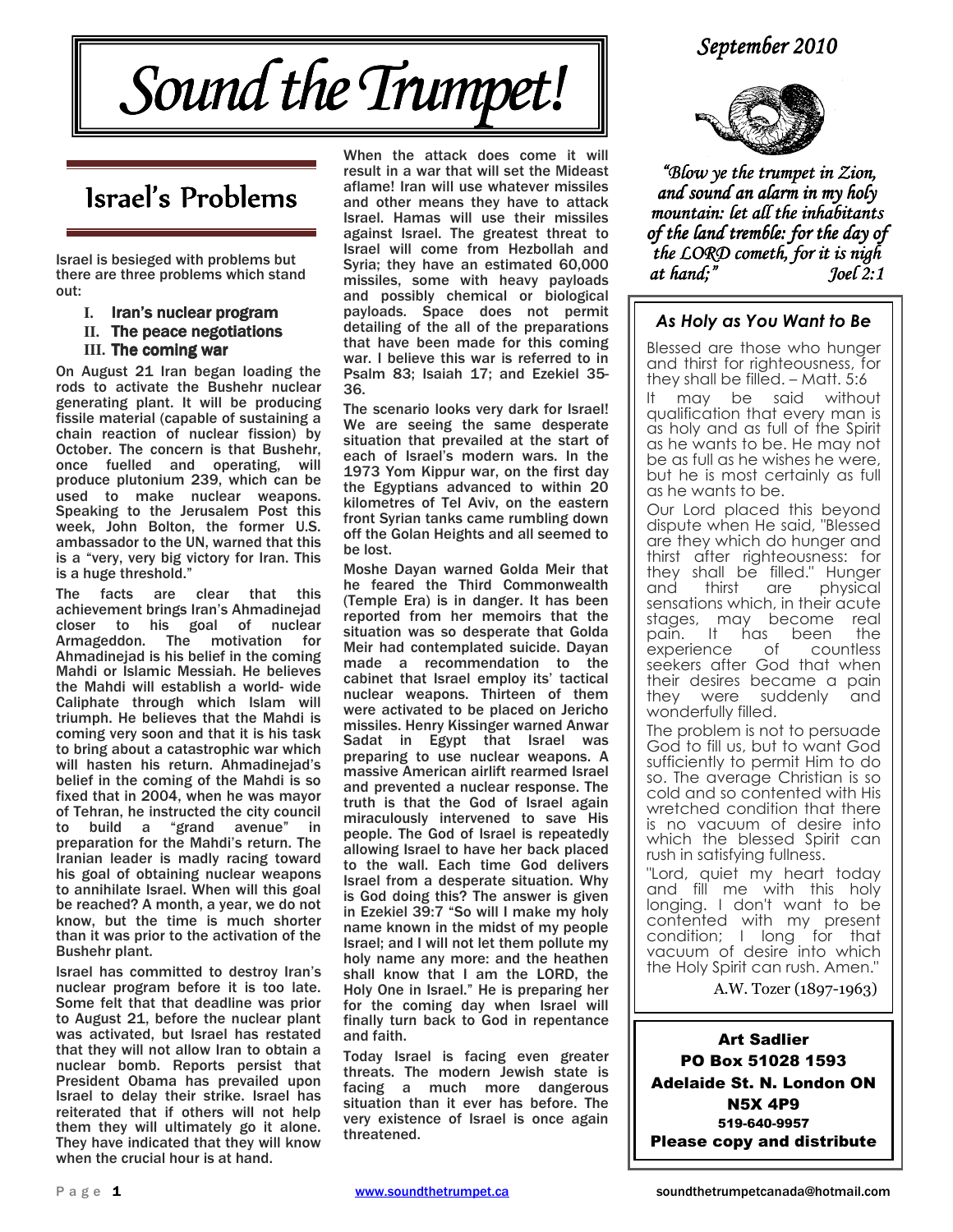Israel has a policy called the Samson option. Just as Samson gave his life to destroy the enemies of Israel so long ago, the Samson option says that if Israel arrives at the point of anticipated destruction it will use its nuclear weapons as a last resort.

Isaiah 17:1 and 14 seems to indicate perhaps the nuclear destruction of Damascus in the war that is seemingly imminent. "The burden of Damascus. Behold, Damascus is taken away from being a city, and it shall be a ruinous heap." verse 1. "And behold at evening tide trouble; and before the morning he is not. This is the portion of them that spoil us, and the lot of them that rob us." verse 14. It is not hard to imagine how such a war would bring the world to the place where it cried out for disarmament and set the scene for Antichrist to come along and bring a false peace to the Mideast and to the world. Whatever awaits us, it is obvious that we are on the threshold of cataclysmic events.

The quartet; the US, the EU, the UN and Russia, are demanding that Israel yield to all of the demands of the PA. Those demands include returning to the borders prior to the 1967 war. That would involve abandoning the West

# The Coming **国**III **A**

#### The following excerpts are from the recent news items warning of a coming cataclysmic war.

Last month, the United Arab Emirates ambassador to Washington said at a conference, "A military attack on Iran by whomever would be a disaster, but Iran with a nuclear weapon would be a bigger disaster."

"At some point, military leaders in the United States and in Israel will have to decide: Which is more dangerous - an Iran capable of launching a nuclear weapon? Or an Iran that just got hit with tons of artillery and is out for revenge?"

"Most Middle East analysts and political observers are more than sure that the war between Israel and the West on one side, and Hezbollah, Syria, Hamas and Iran on the other front is inevitable. Its occurrence has become just a matter of time. The Middle East is in the eye of the storm and, apparently, no one can avert the confrontation that has become necessary for the agendas of all parties involved."

Bank, Biblical Jerusalem and the Temple Mount. It would also permit millions of Palestinian, so called refugees, to return to Israel proper, which would mean the end of the Jewish State. The end would come either at the ballot box or from a civil war within Israel and from the new strategic Arab positions in the West Bank. The world is now demanding that Israel surrender to these demands. The Palestinians no longer have any need to negotiate, it is evident they are simply waiting for the world deliver Israel's head on a silver platter. Israel's position grows more precarious each day.

The obvious fact is that Palestinians have absolutely no intention of ever signing a peace deal with Israel on any terms other than Israel's surrender. They do not want a Palestinian State alongside Israel; they want nothing less than Israel removed from the Mideast. They have stated this times without number but Western Nations have ears that cannot hear or do not want to hear.

Israel is facing a number of situations in which God will arrest her and chasten her. She is yet to face the war of Ezekiel 38-39, the great tribulation

"The International Crisis Group (ICG) gives warnings of a devastating Middle East war. A new Israel-Lebanon conflict is likely to be far more violent, inflict greater damage to civilian and government infrastructure, and lead to the direct embroilment of other regional actors warned a new report released by the ICG."

#### The following news items warn of the preparations now underway.

"Gaza Terrorists Digging Tunnels to Infiltrate Israel."

"Hezbollah reportedly builds tunnel system 'more impressive than Paris underground' to counter IDF strikes; Yemenite Al Qaeda leader tells followers to prepare for Israel-Iran war. The report also claimed Hezbollah created an underground system of weapon caches, and that additional warehouses were dispersed in different locations above ground, so they are not damaged by IDF attacks, as was the case during the Second Lebanon War."

"TEHRAN — Defense Minister Ahmad Vahidi said on Tuesday that Iran will unveil next week an array of weapons, including missiles, speedboats and a long range drone, the ISNA news agency reported. Two missiles, Qiam (Rising) and the third generation Fateh 110 (Conqueror) would be tested next week. Iran will also unveil the longrange drone, Karar, he said using the nickname of revered Shiite Imam Ali.

period and the battle of Armageddon. When the Lord is finished, Israel will have her eyes opened and behold her Saviour. "For I would not, brethren, that ye should be ignorant of this mystery, lest ye should be wise in your own conceits; that blindness in part is happened to Israel, until the fullness of the Gentiles be come in. And so all Israel shall be saved: as it is written, There shall come out of Sion the Deliverer, and shall turn away ungodliness from Jacob:" Romans 11:25, 26. In Zechariah 13:8, 9 we see the final outcome of God's patient and stern dealings with Israel, "And it shall come to pass, that in all the land, saith the LORD, two parts therein shall be cut off and die; but the third shall be left therein. And I will bring the third part through the fire, and will refine them as silver is refined, and will try them as gold is tried: they shall call on my name, and I will hear them: I will say, It is my people: and they shall say, The LORD is my God."

What an awesome hour we live in! The trumpet is soon to sound! "Watch therefore: for ye know not what hour your Lord doth come." Art Sadlier

Also on August 8, Iran took delivery of four new mini-submarines of the homeproduced Ghadir class. Weighing 120 tons, the 'stealth' submarines are aimed at operations in shallow waters, notably in the Gulf."

"Retired US General Paul Valley, who has been following the Mideast situation closely, has recently revealed some troubling information. He said that conflicts this summer may drastically change our world. He went on to warn of the imminent danger of chemical attacks against Israel. Today the whole scenario has changed drastically. These new missiles have longer range, better guidance systems, and can carry much heavier payloads that can devastate. They are also capable of carrying chemical weapons. I believe Israel is fully aware of this threat, recently they have issued gas masks to the general population."

#### Meanwhile Israel is preparing for the worst.

"Jerusalem railway station, Haifa's Carmel Tunnels and Habima parking lot in Tel Aviv among places slated to protect thousands from chemical or biological attack. The State of Israel is preparing to build additional large underground spaces which would be able to absorb tens of thousands of people and protect them from nonconventional weapons for a long period of time, Major-General Ronny Seri,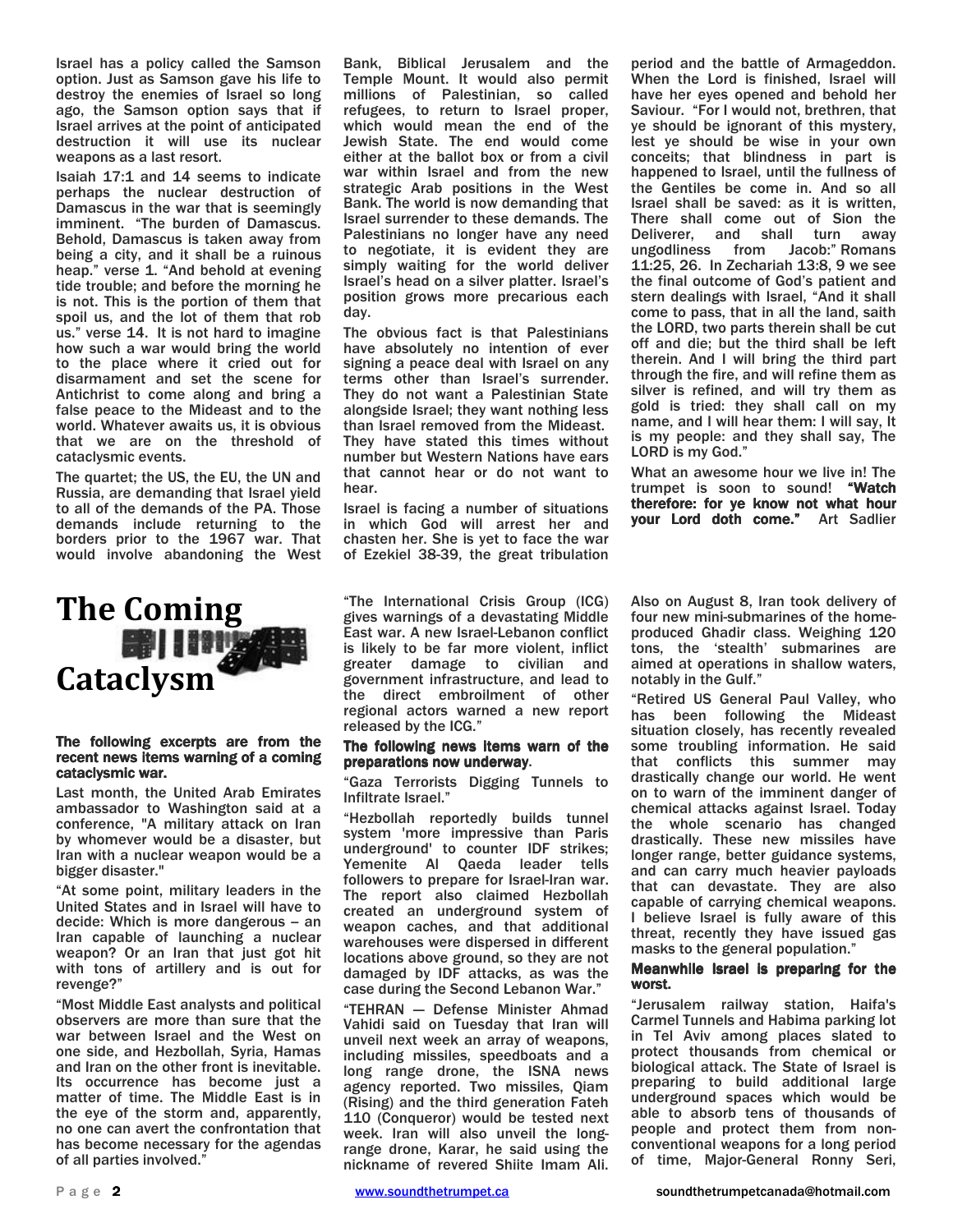head of the Home Front Command's fortification department told Yedioth Ahronoth on Tuesday."

When we place the Bible alongside the Daily News we can see the prophecies given 2000 to 3000 years ago being fulfilled before our eyes. Fulfilled prophecy proves beyond any possibility of a doubt that God is the Sovereign Lord of the universe and that the Bible is His Word.

I believe we are on the threshold of the war foretold in Psalm 83; Isaiah 17; and Ezekiel 35-36. These scriptures describe this war as a cataclysmic event. God will again miraculously deliver Israel. It seems to me that this war will be the precursor of the Peace Treaty that will lead into the great tribulation period. Art Sadlier

# The World is on a Wrong Course

Recently at a Ramadan dinner in the Whitehouse President Obama said, ""Let me be clear, as a citizen, and as president, I believe that Muslims have the same right to practice their religion as everyone else in this country. And that includes the right to build a place of worship and a community center on private property in Lower Manhattan, in accordance with local laws and ordinances. This is America, and our commitment to religious freedom must be unshakable".

This is an incredible contrast compared with tremendous pressure Obama has placed on Israel to terminate all Jewish construction in the West Bank and East Jerusalem, even though it is entirely legal. In his Cairo speech last year Obama said, "It is time for these settlements to stop." Hillary Clinton added later with emotion, "I mean a stop to settlements—not some settlements, not outposts, not natural-growth exceptions." This means that Israeli's must not turn a stone for schools, synagogues, homes, nurseries, or any other purpose on land that might someday become a part of a Palestinian State.

Earlier this year, after Israel announced a plan for 1,600

housing units to be built in a Jewish neighbourhood in East Jerusalem while Vice President Biden was visiting Israel, President Obama upbraided Prime Minister Netanyahu for nearly 45 minutes over the phone. David Axelrod, Obama's senior White House adviser, called the housing construction announcement "an affront" and "an insult" to the United States.

By contrast, Muslims are welcome to build in New York on land that is sacred to the survivors of 9/11. The inconsistency is incredible.

In an even greater inconsistency Mahmoud Abbas described his Jew-free vision of a future Palestinian state: "I will not agree that there will be Jews among NATO forces and I will not allow even one Israeli to live amongst us on Palestinian soil." In the next breath this same man demands that millions of Palestinians be allowed to live within the State of Israel. I have never heard one voice of protest raised against this convoluted logic. The problem is that there is no Palestinian soil. The fact is, there has never been a Palestinian people in all of history. There has never been a Palestinian nation nor has there been a Palestinian Government; nor a Palestinian Language or culture nor a Palestinian economy. As late as the 1950's Arabs refused to be called Palestinians.

Yet the world accepts this lie as the basis of a false peace which they are attempting to impose on Israel. The underlying purpose of it all is to force Israel off the land God has promised to Israel.

I noted the following comment on the internet in reference to this whole inconsistency and think it is worth repeating here. "Yet these are the kinds of partners (the Palestinians) the United States assiduously courts, even as it tramples on the civil rights of Israeli citizens and utterly disregards the valid concerns of two thirds of Americans.

Of course, the White House and its surrogates in the media would have us believe the Ground Zero controversy is purely a matter of civil rights or religious tolerance. They would also insist that helping to build an anti-Semitic Palestinian state adjacent to Israel is an indispensable step to establishing lasting peace in the Middle East. What these events actually reveal is a shameful and dangerous double standard that, as Glick pointed out, favours Muslim rights over the values of most Americans and turns a blind eye to Palestinian racism while denying Jews their civil rights."

All through history men and nations have rebelled against God and His Word and His will. We are told in scripture that this rebellion will come to a climax in the last days. We see that in mans rejection of God through evolutionary teaching.

Evolution says there is no God, things just evolved. We see it the rejection of God's plan for marriage which is one man and one woman united together for life. In fact today whatever God says in His Word the world rejects.

The greatest act of rebellion today is found in the rejection by men and nations of God's clear pronouncement that the land of Canaan

belongs to Israel. God said the land is mine and I have given it to Israel for an everlasting possession. "And I will give unto thee, and to thy seed after thee, the land wherein thou art a stranger, all the land of Canaan, for an everlasting possession; and I will be their God." Genesis 17:8. That promise includes the West Bank (Judea and Samaria) and all of Jerusalem. That promise was repeated many times in scripture and yet men today are defying God by denying Israel what God has promised to her.

The warning is that God will have the last word. "I will also gather all nations, and will bring them down into the valley of Jehoshaphat, and will plead with (judge) them there for my people and for my heritage Israel, whom they have scattered among the nations, and parted my land," Joel 3:2. Someday, perhaps in the not too distant future, God's judgment will come in the form of the seven year tribulation which will culminate in the battle of Armageddon that Joel speaks of.

Go ahead and defy God, have your day, the price you will pay is the eternal vengeance of God. Art Sadlier